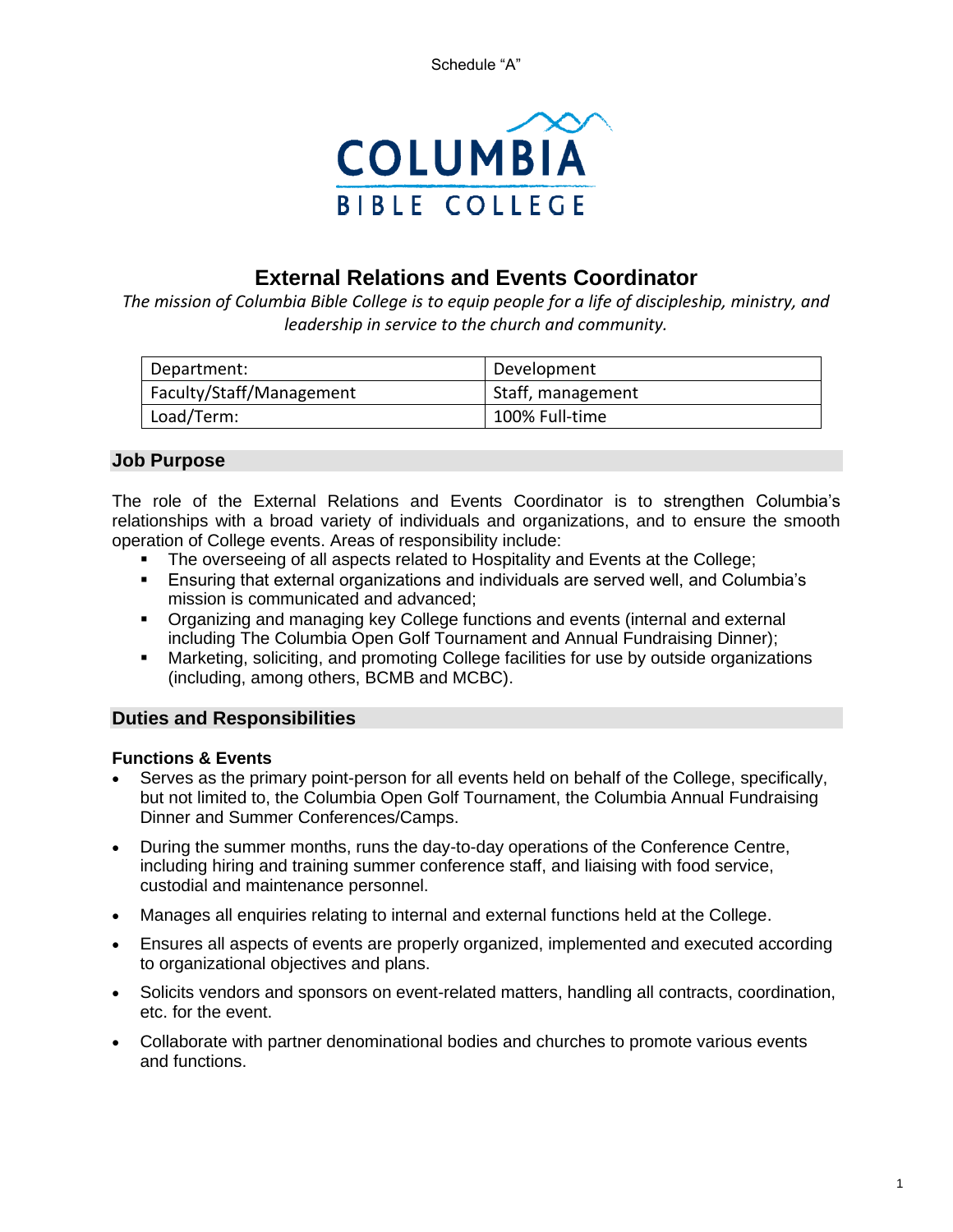#### **Marketing & Communication**

• Collaborates with communications and marketing personnel to develop and execute an annual marketing and communications plan.

### **Staff Organization**

- Works collaboratively with other staff, volunteers and outside vendors to accomplish goals in a timely manner maintaining attention to detail.
- Creates and communicates clear job responsibilities for all staff and volunteers and ensures their tasks are carried out to execute on plan.
- Acts as a liaison with the Facilities Director on residence facility upkeep and maintenance.

#### **General & Finance**

- Develops operational budgets and action plans for the various College-related functions and events. Authorizes all departmental expenditures, analyzes variances, and implements corrective action.
- Identifies and pursues new sales and marketing opportunities by researching and identifying target customer groups.
- Monitors overall customer comfort pertaining to rooms, dining experiences, recreation facilities, security and maintenance of facilities.
- Ensures that administrative and financial records are accurate, and that deposits, invoices and payments on account are received in a timely manner.
- Communicate and report to internal and external stakeholders and suppliers as required.
- Collaborate with Development Department to report on key metrics associated with events (i.e. gala ticket sales, golf, visitors, etc.).
- Negotiates with conference groups; setting prices, securing bookings and keeping accurate reservation and requirement records.
- During the summer months, manages the inventory of the residence facility to ensure a positive experience for all guests. This includes accounting for rooms and bed capacity.

#### **Qualifications**

#### **A. Education:**

• Relevant Business or Marketing degree preferred, diploma in event management/hospitality required. A suitable combination of education and experience may be acceptable.

#### **B. Experience:**

- Minimum of 1-3 years event management or hospitality experience required.
- Minimum of 1-2 years experience supervising staff/volunteers.
- Proven ability to work within a Christian organization.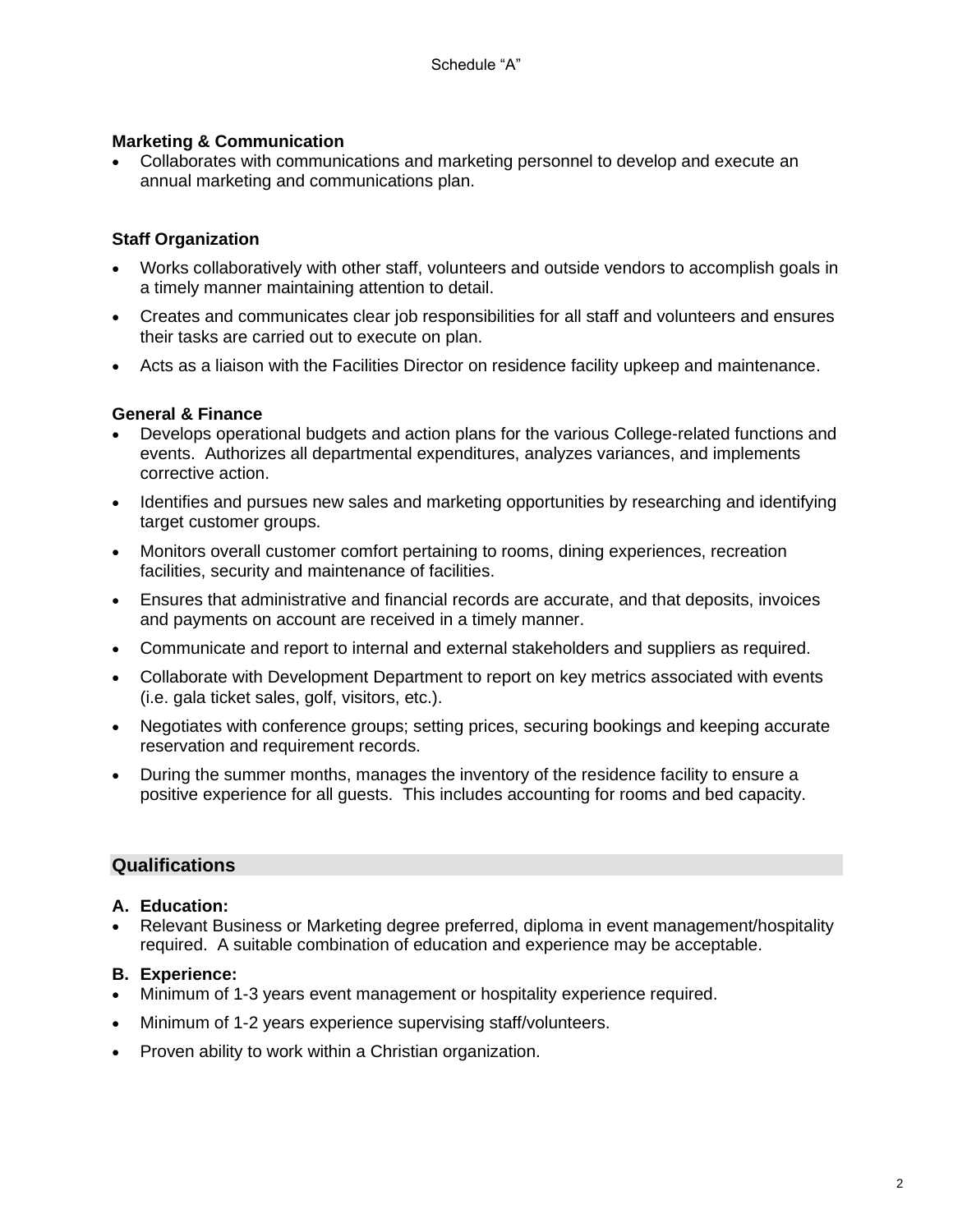### **Skills and Abilities**

- Able to pursue, solicit and initiate conversation with external clients for the purpose of promoting and selling the services of Columbia.
- Excellent organization skills and demonstrated ability to prioritize details while managing multiple tasks and working under time constraints.
- Must have the ability to "think forward" (self-initiating), with a capacity to be creative and innovative.
- Has the ability to assess and diffuse problem situations, including creative problem-solving and consensus building; policy, procedures and precedents may form the basis of occasional work decisions and communication to constituency.
- Experience in developing and managing events and projects, including the capacity to lead small work-teams.
- Ability to supervise, train and schedule employees work assignments.
- Ability to foster a cooperative work environment.
- Knowledge of cash management principles and procedures.
- Ability to communicate clearly and concisely in English, both verbal and written; has the capacity to do small research projects.
- Knowledge of catering, food services, and conference industries.
- Ability to work well in Microsoft Outlook, Word, and Excel.

#### **Expectations**

- It is expected that the External Relations and Events Coordinator be a warm hearted. committed, dedicated and mature evangelical Christian who exemplifies Jesus Christ in all on and off campus contacts thereby living to the expectations of Columbia Bible College's statement of faith.
- Aspire to the Staff & Faculty Attributes.
- Agreement with the CBC Mission Statement, MCBC or BCMB Confession of Faith and Responsibilities of Community Membership Statement.
- Maintain membership in good standing in a local Christian church.
- Exemplify a positive attitude and maintain an "energized" work environment.
- Must have a pleasing personality with a positive and progressive outlook in the midst of a busy and challenging atmosphere.
- Professional business appearance and conduct required at all times.
- Willing to be available for additional hours during key College functions and events.